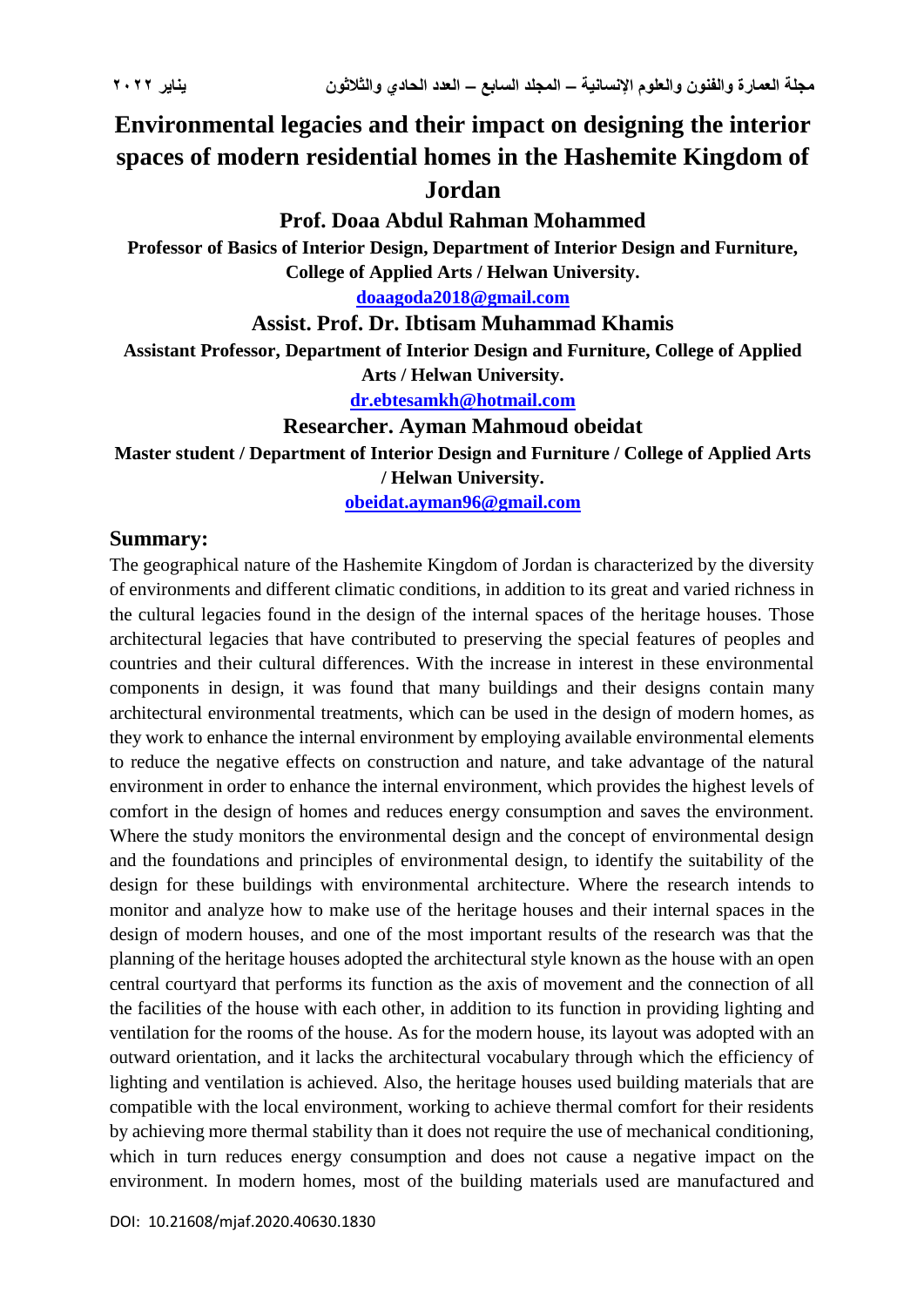unsanitary. Heritage houses are characterized by providing natural lighting at different times, but in modern homes, most of the times, industrial lighting is turned on as a result of not placing architectural openings in suitable places.

### **Key words:**

design legacies, interior spaces, environmental design, heritage houses, modern houses.

The environment is one of the most important components of the system in which man lives, as it is considered a medium for practicing all human activities. Building is one of the activities that humans practice on the ground as a result of what is being constructed of various buildings on the environment, and the house is only part of the natural environment and the systems it contains. Environmental architecture is one of the processes that ensure the building is designed in a manner that respects the environment, taking into account the reduction of energy, materials and resources consumption, minimizing the impact of construction and use on the environment, and maximizing harmony with nature. So that the design takes into account economic, social, political, or technological factors, taking into account the factors of the components of the natural environment, including biological or abiotic content, that fulfills all needs and does not negatively affect them (5: pp. 7-8). And because the nature of the geography of the Hashemite Kingdom of Jordan is characterized by the diversity of environments and different climatic conditions, in addition to its great and varied richness in the cultural legacies found in the design of the internal spaces of the heritage houses. The fact that the architectural heritage is one of the most important elements in preserving the characteristics of peoples and countries, and due to the great interest in the environmental components in design, it was found that there are many designs in the design of these heritage buildings that carry many of the components and environmental treatments that can be exploited or employed in the design of these buildings, providing comfortable living for centuries, by exploiting local resources available in the environment, and through the exploitation of architecture to find solutions to climate problems and the aesthetics of the architectural elements of the buildings. The research aims to compare the architectural environmental treatments of the ancient and modern Jordanian dwellings, and the mechanism of employing environmental treatments in the design process, in addition to how the modern architecture benefited from the old in designing modern residential homes in Jordan.

# **Research problem:**

Most modern residential homes lack in their design the advantages achieved by heritage houses, such as comfort inside the building, integration with the environment, energy saving, and the use of environmentally friendly building materials, in addition to the use of new building styles that do not suit the surrounding climatic conditions and the use of architectural elements that are not compatible with The region, and the fact that the heritage houses have achieved these advantages, must be taken care of to preserve them, and attention to documenting them, knowing their vocabulary, studying them architecturally and designing to benefit from them in designing modern environmentally friendly homes.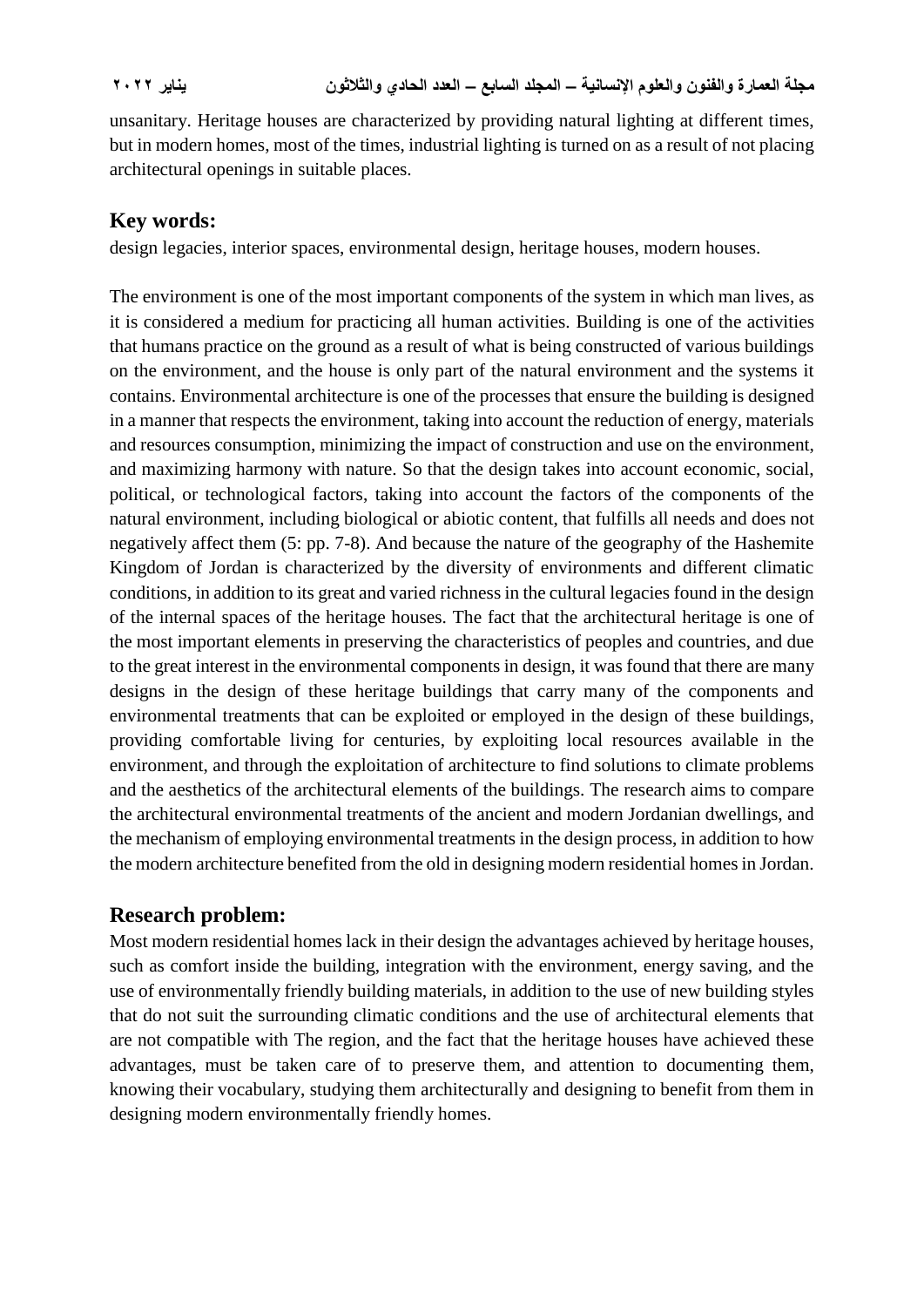#### **Research importance:**

Highlighting the role of environmental design, the value and applications of environmental architecture in the architecture of Jordanian heritage houses, in achieving a balance between environmental requirements on the one hand and user requirements on the other hand, and making use of them in the architecture and interior design of modern residential homes.

### **Research goal:**

Documenting the internal spaces of the Jordanian heritage buildings, in line with the functional values and the climatic treatment of the elements of the internal spaces, to confirm the functional and aesthetic values of them, to enrich the interior design of modern homes so that they are environmentally friendly by being affected by the heritage houses and activating their positive impact on the souls of their users and using them to improve the culture of society by reviewing the features expected from the comparison and benefiting from the experience, to realize the criteria and methods for classifying the used architectural environmental treatments.

# **Research significance:**

By providing knowledge of heritage buildings, and knowing how to use their environmentally friendly architectural vocabulary, it will lead to knowledge of how to exploit and employ those vocabulary and deal with it in the design of modern residential homes.

### **Research Methodology:**

The research followed the descriptive and analytical approach, as it depended on a description of one of the heritage residential buildings in the Hashemite Kingdom of Jordan, and then a precise description of one of the modern residential buildings, the research sample, and an accurate analysis of the buildings.

#### **Search limits:**

Spatial Frontiers: The Hashemite Kingdom of Jordan. Temporal boundaries: current time.

# **Research topic:**

Environmental design is a form of design that works to reduce environmental destructive impacts by integrating it into life processes (p18: 11). Design is also one of the integrated design areas, which in turn protect the environment.

It is a type of design that acts as a means of organizing in our world and not just a means of forming products. This is consistent with the recommendations of the (Earth Summit on the Rubble of Our Planet) in 1992, the most important of which was that the designer must be challenged to confront the six human problems(Quality of life, effective use of natural resources, protection of global denominators, management of human populations and environmental use of chemicals, management of human industrial waste and the promotion of continuous and renewable economic growth at the global level (p:7.711).

Environmental buildings have many different features on three levels, advantages at the environmental level, advantages at the level of public health, and economic advantages of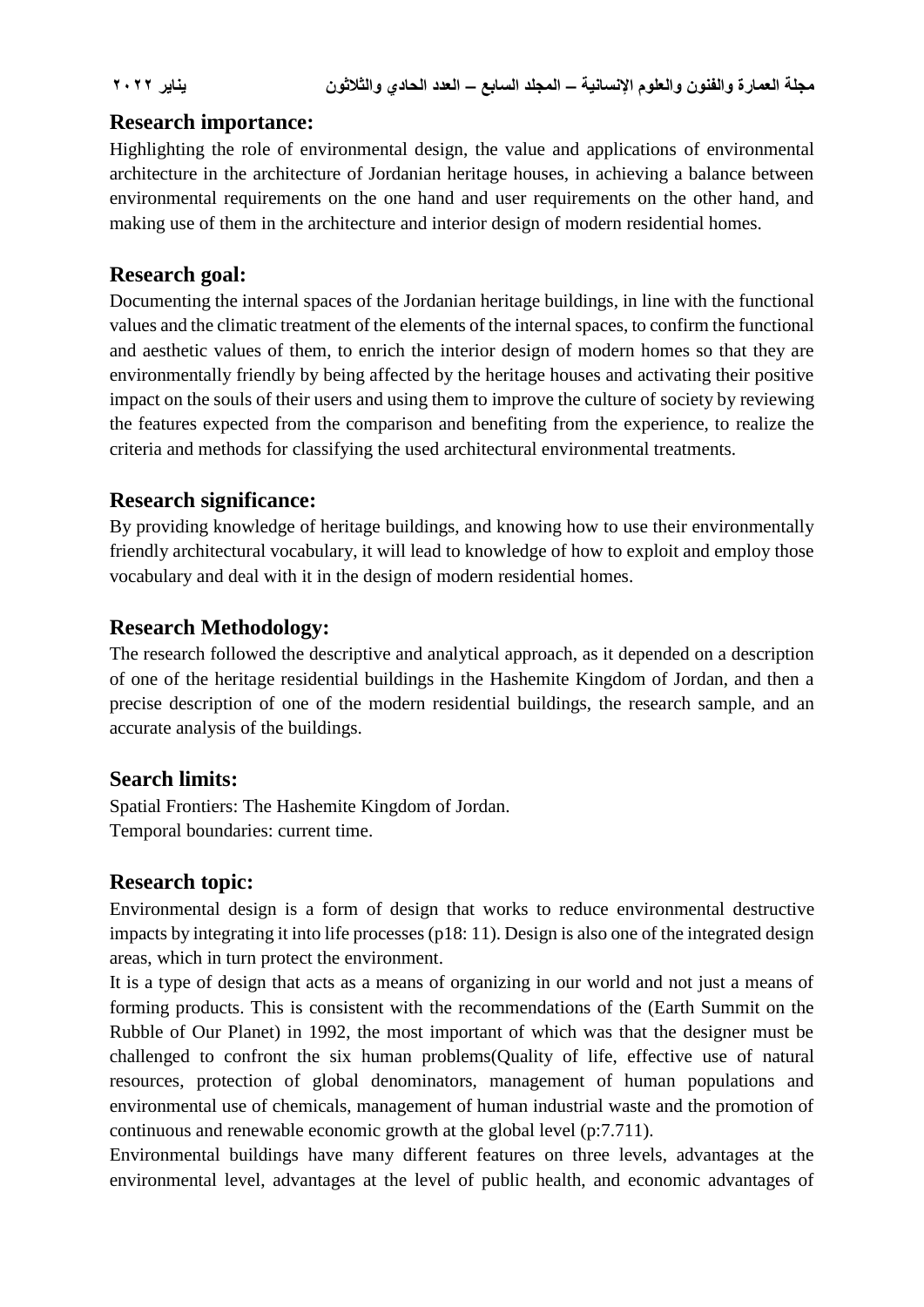environmental building resources (10: P9). As for the advantages at the environmental level, they are represented by the natural resources that contribute to the rationalization and production of construction systems appropriate to the surrounding environment, and to contribute to overcoming some problems at the environmental level, and to create more healthy spaces that reflect production. As for the advantages at the public health level, it is represented by the availability of materials that do not negatively affect health, and the availability of materials that are not dangerous to the work team upon construction. The economic advantages are supporting urban development with environmental construction that achieves the economic dimension, rationalizing spending in the construction sector, supporting the use of local building materials and recycling used materials, and selecting sustainable building materials so that they need less maintenance during operating periods that support the same concepts (3: pp. 78-79).

The application of design principles and standards in construction and design leads us to the environmental building, or the so-called environmentally friendly building, which takes into account the main principle of environmental architecture, as there are foundations and standards that must be met in an environmentally friendly building, which are as follows:

1)The use of energy sources in the building: as the energy problem represents a focal point in the midst of the current variables and the increasing rates of consumption, the amount of need, with its associated significant negative effects on various levels, including the environment, which led contemporary thought to the necessity of giving more research to achieve several goals (6 : P. 7), by finding continuous energy alternatives to fill the void left by that depleted energy, and rationalizing consumption as a form of integration with the provision of energy resources. In addition to the use of renewable energy sources, through the positive employment of renewable energy sources instead of conventional energy, with the aim of reducing the environmental damage that results from energy use (3: p. 46).

2) Resources used in environmental architecture: so that they should not be from materials that consume high energy, and not be among the causes of internal pollution of the building, that is, the building materials (and finishes) of natural building materials (8: p. 111).

3) Ways to conserve water in the building: through continued maintenance of sanitary devices, a set of plumbing installations, treating the water used in the building and reusing it, using devices that rationalize the use of water in the building, and using the roof of the building to collect rainwater (8: p.111- 114).

4) Fresh air inside the building: as it is important to direct the building openings to the direction of the wind, taking into account the presence of more than one opening inside any room so that there is an appropriate airflow for it, as for the presence of spaces not directed to the usual winds. Air hooks can be used.

5) Building lighting: The sun is the main source of natural light on the ground, as there are two basic ways to provide lighting inside buildings: the first is through natural lighting coming from the sun, and the second is through artificial lighting. Any environmental architectural vacuum must depend mainly on natural lighting, as it is the main source of light and the most comfortable, and the most important in sustainability (3: 63) because it has no side effects (an environmental and social dimension), free, and does not entail costs. As for the artificial lighting in the building, it is used in the event that the natural lighting is insufficient in the spaces far from the windows, and in the case of darkness (sunset).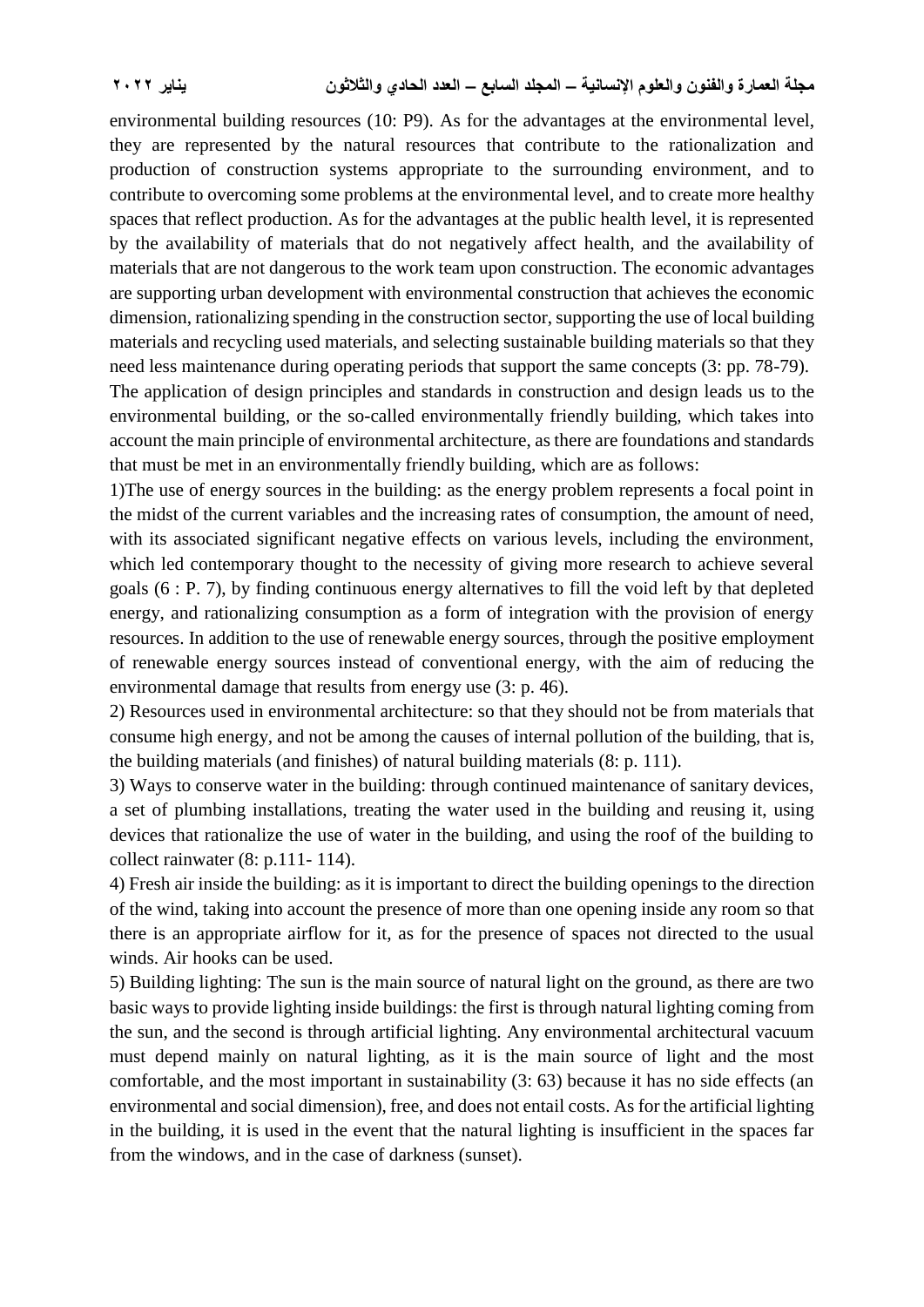6) The use of colors: colors are one of the main elements related to the activity of human life, in addition to the diversity of aesthetic effects they have inside the building according to need, as the colors depend on psychological and physiological effects on the person, and the colors of the external facades have environmental and climatic effects, as they affect the extent of absorption. Walls and ceilings are exposed to sunlight, so it is important to use light colors or close to white on them, as it has a great ability to reflect solar rays. Colors have two types of effect, a physiological effect: which is the effect of color on one of the human organs, such as the effect of the blue color on calming the nervous system, and the effect of using the red color in increasing blood pressure (2: 8), a psychological effect: which is the user's perceptual impressions, such as giving a sense of space, a sense of comfort and relaxation, fun and activity, effects of certain colors may differ from one person to the other (2: page 8).

7) Sound control: The sound has effects on a person's psychological and physical health. Quiet sounds have good psychological effects, unlike loud sounds (noise), as they have a harmful effect, as (noise) is one of the types of pollution that must be taken care of, due to its psychological and physical danger to humans. The noise has three sources (1: 56), the noise coming from outside the building, the noise caused by falling objects on the surface of the ground or as a result of vibrations of electrical devices, and the noise resulting from the transmission of internal noise through the walls and floors of apartments and adjacent spaces.

8) Architectural character compatible with the environment: so that the architectural character of the building must be compatible with its environment, from a social and historical point of view, and the customs and traditions of the community, since the architectural character reflects the image of human civilization, and touches the personality of society and the balance of the individual in it in terms of health and psychological. Where the architectural character affects a group of factors of the natural environment that determine the characteristics of the place such as geographic and climatic factors and the building of local materials, and a set of cultural factors resulting from the interaction of man with his natural environment, including the religious, social, political and economic factor, in addition to the philosophical, scientific and artistic ideas (8: P. 132).

9) The building's garden: as it works to purify the air from dust, fumes and the many wastes attached to it, in addition to its effect on softening the atmosphere and improving the local climate, especially in hot areas, as it provides shade in summer, allows the sun to enter in winter, and has a role in improving the psychological impact of humans at the level of clusters and residential neighborhoods (9: pp. 209-211).

In the context of the continuous endeavor to enhance the use of environmental design principles in the design of modern residential homes, this study examined the environmental legacies and their impact on designing the interior spaces of modern residential homes in the Hashemite Kingdom of Jordan, by documenting the internal spaces of the traditional residential house in the heritage houses of Jordan and the modern Jordanian house, including if it matches the function of the elements of its internal spaces and its design, and the documentation of the environmental aspects of these houses, and a clear picture of these internal spaces of the houses has been formed, and the environmental treatments used in these homes are known. As a comparison was made between a model of a traditional residential building (Nablus House) and a model of a modern residential building in the Hashemite Kingdom of Jordan, by analyzing the general shape of both models, the internal spaces, determinants of the internal space, the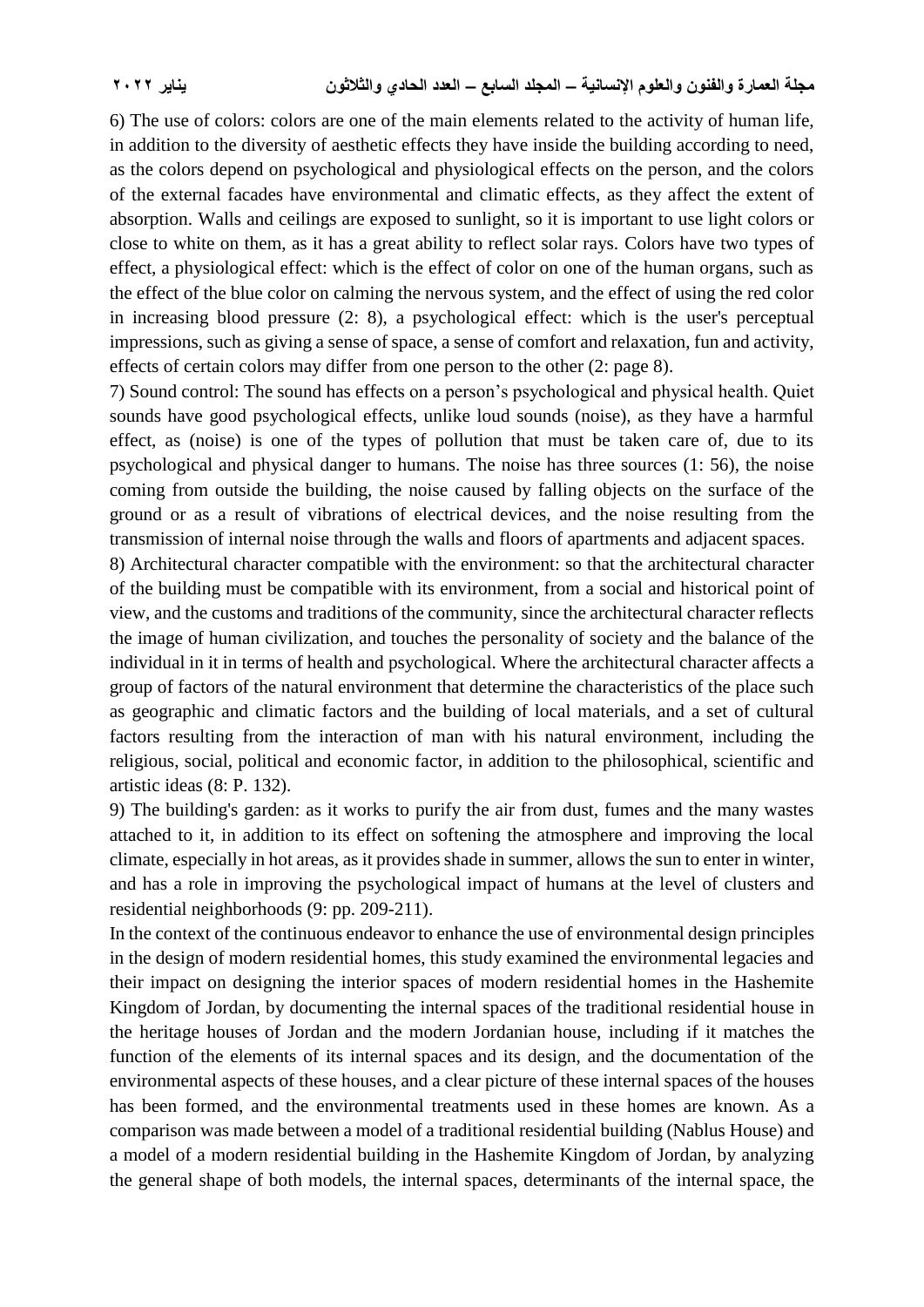functional divisions of the spaces of the two models, raw materials, and lighting, to reach a mechanism. Employing those environmental treatments in the Jordanian design heritage that were used in the environmental design treatments for modern homes, and how to exploit this heritage presented by the ancient Jordanian architect and construction in designing modern residential homes in Jordan.

Based on the comparison, it can be concluded that the principles and strategies that were used in the heritage architectural environmental treatments can be used in the design of modern homes, as they work to enhance the internal environment by employing the available environmental elements to reduce the negative effects on building and nature. And take advantage of the natural environment in order to enhance the internal environment, which works to provide the highest levels of comfort in the design of homes and reduces energy consumption and preserves the environment, by using and applying them in designing modern homes that are appropriate and environmentally friendly.

The search ends with the following results:

-The Hashemite Kingdom of Jordan has heritage architectural buildings prepared as many residential homes, following Arab House planning and architecture methods that are compatible with the environmental design, its vocabulary and strategies.

-The planning of the heritage houses was based on the architectural style known as the house with an open central courtyard, which performs its function as a hub for movement and connection of all the facilities of the house with each other, In addition to its function in providing lighting and ventilation for the rooms of the house, as for the modern house, its planning has been adopted by directing to the outside and lacks the architectural vocabulary through which the efficiency of lighting and ventilation is achieved.

-The use of building materials that are compatible with the local environment, which is characterized by sustainability, has led to the thermal comfort of the human being, by achieving more thermal stability than it is required with the use of mechanical conditioning methods, which reduces energy consumption, saves cost and does not cause a negative impact on environment, but in modern homes, most of them are unhealthy and manufactured materials.

-Heritage houses are characterized by providing natural lighting, but in modern homes most of the time industrial lighting is turned on, due to the placement of architectural openings in incorrect places, the size of those openings and the amount of lighting required.

# **References:**

- Abed alfattah, Ahmad Kamal: tasmim almaskn, m3 aietibarat alsiha alnafsia liqatinih, almajala almuemaria, aledd413, jameiat almuhandisin almuemariiyn, alqahrh, misr, 1998m.

- dabis, husam. maead, abed alrzaq: albued alwazifi waljamali lil'alwan fi altasmim aldakhly almueasir, bahath manshur fi majalat jamieat dimashq lileulum alhandasia, eadd2, dimashq, suria, 2008m.

- alwrdany, husam mahmud: aleamara alkhadra' wairtibatatiha bimafhum altasmim aldakhly lilfanadiq albiyiya fi jumhuriat misr alearabia, risalat duktura, kuliyat alfunun altatbiqia, jamieat Helwan, misr, 2010m.

- Hasan Fathy: alttaqat altabieia waleamara altaqlidia, almuasasa alearabia lildaarisat walnashr, bayrut lubnan, 1988m.